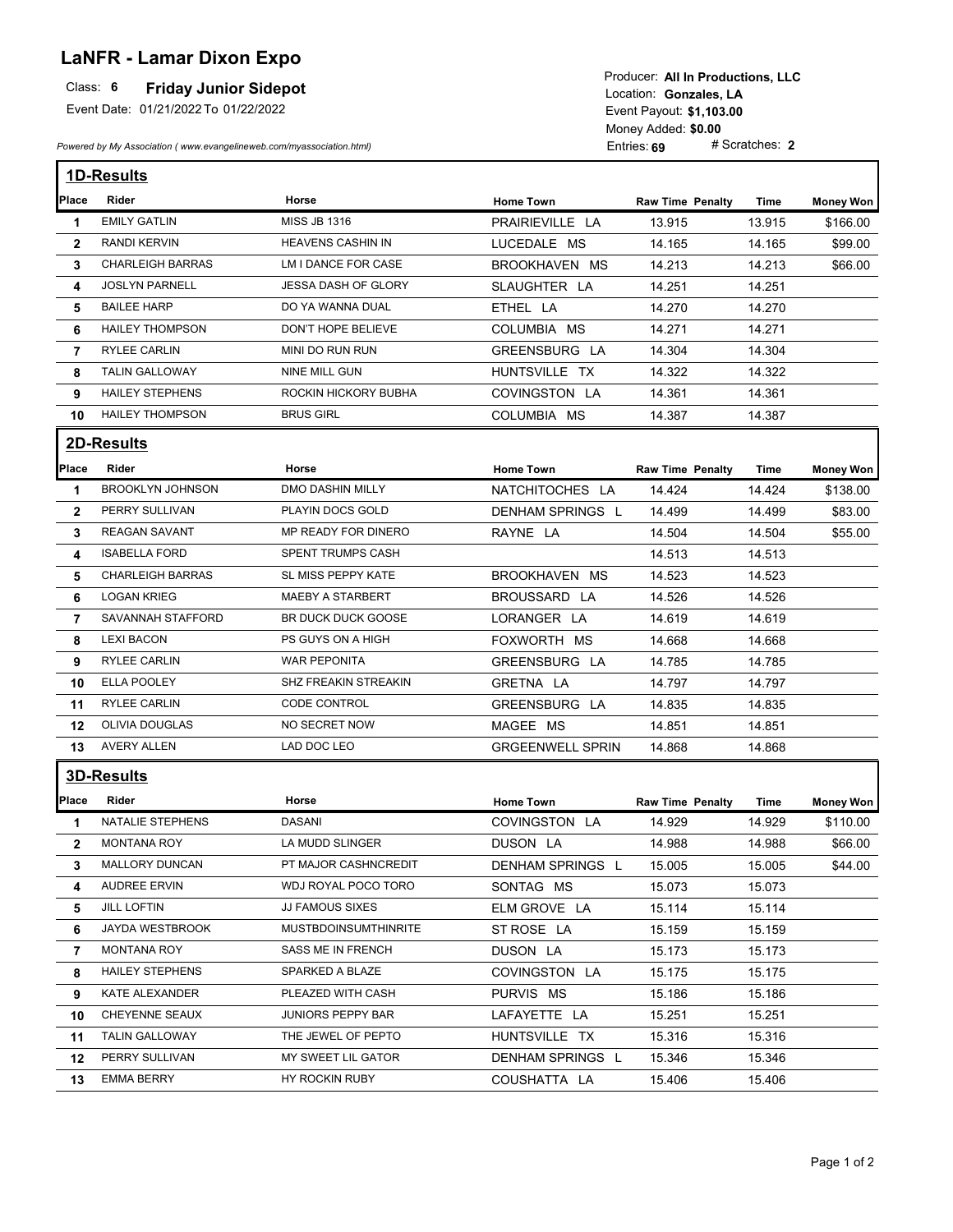|                | <b>4D-Results</b>        |                             |                         |                         |         |                  |
|----------------|--------------------------|-----------------------------|-------------------------|-------------------------|---------|------------------|
| Place          | Rider                    | Horse                       | <b>Home Town</b>        | <b>Raw Time Penalty</b> | Time    | <b>Money Won</b> |
| 1              | <b>APRIL LEJEUNE</b>     | PALS ALLY GAL               | <b>DENHAM SPRINGS L</b> | 15.426                  | 15.426  | \$83.00          |
| $\mathbf{2}$   | <b>LEXI BACON</b>        | <b>SPARKLES</b>             | FOXWORTH MS             | 15.465                  | 15.465  | \$50.00          |
| 3              | NATALIE STEPHENS         | <b>MISTY</b>                | COVINGSTON LA           | 15.558                  | 15.558  | \$33.00          |
| 4              | JAYDA WESTBROOK          | WAITIN ON THE MAILMAN       | ST ROSE LA              | 15.560                  | 15.560  |                  |
| 5              | <b>TALIN GALLOWAY</b>    | MY MY MONKEY BUSINESS       | HUNTSVILLE TX           | 15.659                  | 15.659  |                  |
| 6              | <b>KAYLEE COLLINS</b>    | LITTLE STREAKING WARRIOR    | MIDFIELD TX             | 15.688                  | 15.688  |                  |
| $\overline{7}$ | <b>EMMIE COLLINS</b>     | <b>IMPRESSIVE SANDY BAR</b> |                         | 15.753                  | 15.753  |                  |
|                | 5D-Results               |                             |                         |                         |         |                  |
| Place          | Rider                    | Horse                       | <b>Home Town</b>        | <b>Raw Time Penalty</b> | Time    | <b>Money Won</b> |
| 1              | <b>CHEYENNE SEAUX</b>    | <b>RANGER PACKIN PISTOL</b> | LAFAYETTE LA            | 15.928                  | 15.928  | \$55.00          |
| $\mathbf{2}$   | KAYLEE COLLINS           | <b>RANGER</b>               | MIDFIELD TX             | 16.001                  | 16.001  | \$33.00          |
| 3              | <b>RILEY BERGERON</b>    | YOU'VE GOTTA FRIEND         | KENNER LA               | 16.014                  | 16.014  | \$22.00          |
| 4              | <b>BAILEE HARP</b>       | <b>JESS N STORMY</b>        | ETHEL LA                | 16.591                  | 16.591  |                  |
| 5              | <b>TAYLOR THERIOT</b>    | <b>MAGGIES BLU STAR</b>     | HOUMA LA                | 16.625                  | 16.625  |                  |
| 6              | KAYLEE COLLINS           | SAGE                        | MIDFIELD TX             | 17.115                  | 17.115  |                  |
| $\overline{7}$ | <b>GRACIE CHERAMIE</b>   | SHUGGA                      | LOCKPORT LA             | 17.297                  | 17.297  |                  |
|                | <b>No Time-Results</b>   |                             |                         |                         |         |                  |
| Place          | Rider                    | Horse                       | <b>Home Town</b>        | <b>Raw Time Penalty</b> | Time    | <b>Money Won</b> |
|                | <b>EMILY GATLIN</b>      | <b>GEEMENEZE FLING</b>      | PRAIRIEVILLE LA         | 13.991<br>5             | 818.991 |                  |
|                | <b>ELLA POOLEY</b>       | <b>HALLIES ROYAL TWIST</b>  | GRETNA LA               | 5<br>14.160             | 819.160 |                  |
|                | <b>AUDREE ERVIN</b>      | MUMMAS POCO DUNNY           | SONTAG MS               | 5<br>14.566             | 819.566 |                  |
|                | <b>BROOKLYN JOHNSON</b>  | <b>FJS PERKS DASHA RED</b>  | NATCHITOCHES LA         | 14.963<br>5             | 819.963 |                  |
|                | <b>EMMIE COLLINS</b>     | <b>STREAKIN SPRAT</b>       |                         | 5<br>15.050             | 820.050 |                  |
|                | <b>JILL LOFTIN</b>       | <b>PISTOL</b>               | ELM GROVE LA            | 15.095<br>5             | 820.095 |                  |
|                | <b>BAILEE HARP</b>       | <b>LENAS RED MONEY</b>      | ETHEL LA                | 15.307<br>5             | 820.307 |                  |
|                | <b>TAYLOR THERIOT</b>    | <b>COOSAMINT PATTI</b>      | HOUMA LA                | 15.356<br>5             | 820.356 |                  |
|                | NATALIE STEPHENS         | <b>ANARCHY</b>              | COVINGSTON LA           | 5<br>15.561             | 820.561 |                  |
|                | CHEYENNE SEAUX           | <b>CUSTOM GREY</b>          | LAFAYETTE LA            | 15.683<br>5             | 820.683 |                  |
|                | <b>JILL LOFTIN</b>       | MASTER OF MY FORTUNE        | ELM GROVE LA            | 14.809<br>10            | 824.809 |                  |
|                | <b>MONTANA ROY</b>       | WHO STOLI MY CORONA         | DUSON LA                | 16.813<br>10            | 826.813 |                  |
|                | <b>ERYN HOWSE</b>        | <b>BLYSS</b>                | <b>CRYSTAL SPRINGS</b>  | 999.000                 | 999.000 |                  |
|                | <b>VIVIENNE BURAS</b>    | <b>FANCYS SECRET</b>        | HARVEY LA               | 999.000                 | 999.000 |                  |
|                | <b>CHARLEIGH BARRAS</b>  | MOONSHINE NONSTOP           | BROOKHAVEN<br>МS        | 999.000                 | 999.000 |                  |
|                | MADI DIER                | SMALL TOWN BULLY            | GREENSBURG LA           | 999.000                 | 999.000 |                  |
|                | <b>BROOKLYN JOHNSON</b>  | MISS JETAFLIT               | NATCHITOCHES LA         | 999.000                 | 999.000 |                  |
|                | <b>Scratches</b>         |                             |                         |                         |         |                  |
|                | Contestant               | Horse                       | <b>Home Town</b>        |                         |         |                  |
|                | <b>ANNACALE HARRISON</b> | MIA                         | RAGLEY LA               |                         |         |                  |
|                | ELLE SULLIVAN            | <b>SEIS SILK</b>            | MANDEVILLE LA           |                         |         |                  |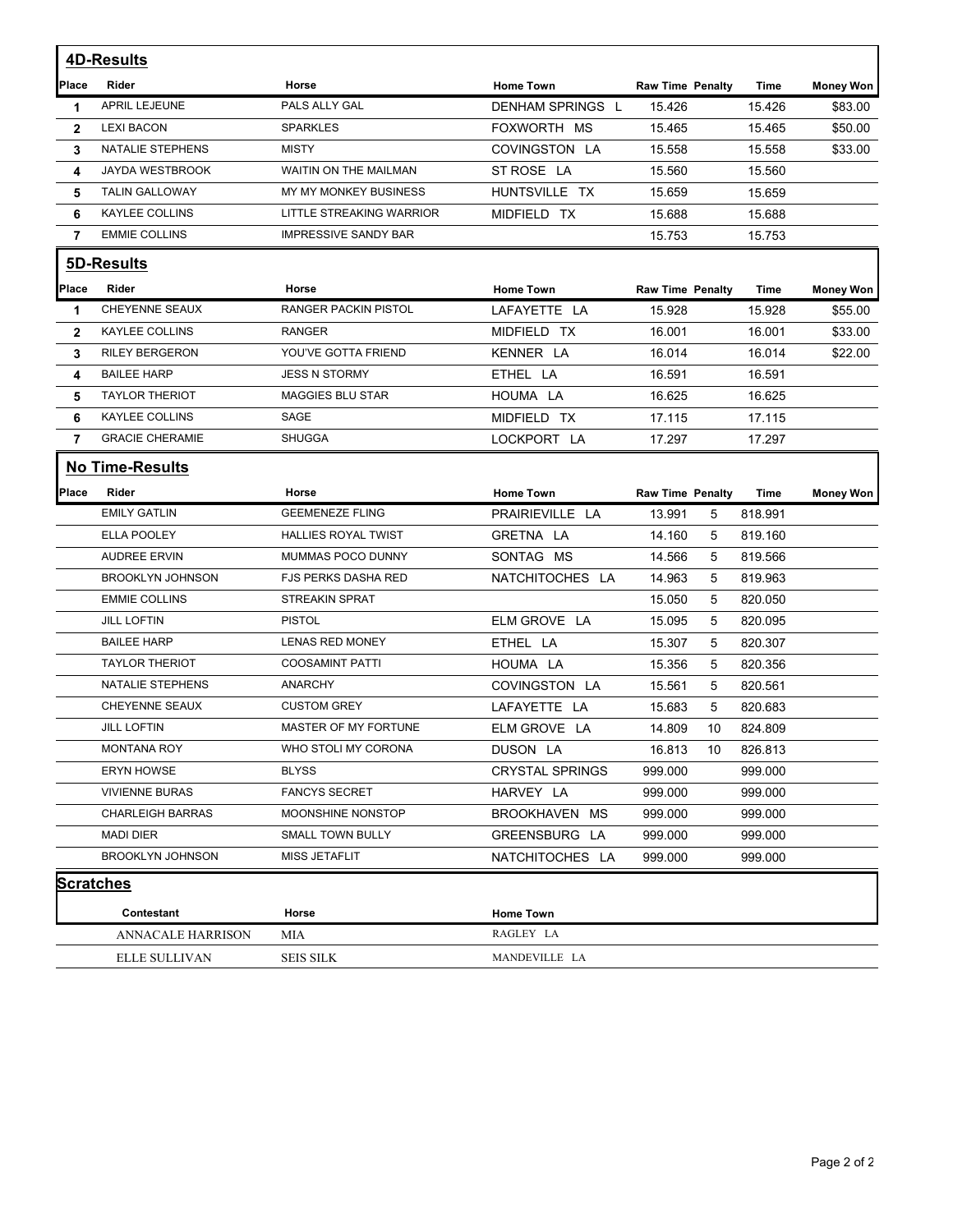# **LaNFR - Lamar Dixon Expo**

| Laith It Lamar Dixon Lipo<br>Class: 7<br><b>Friday Adult Sidepot</b><br>Event Date: 01/21/2022 To 01/22/2022<br>Powered by My Association (www.evangelineweb.com/myassociation.html) |                           |                             | Producer: All In Productions, LLC<br>Location: Gonzales. LA<br>Event Payout: \$688.00<br>Money Added: \$0.00<br># Scratches: 2<br>Entries: 43 |                         |        |                  |  |
|--------------------------------------------------------------------------------------------------------------------------------------------------------------------------------------|---------------------------|-----------------------------|-----------------------------------------------------------------------------------------------------------------------------------------------|-------------------------|--------|------------------|--|
|                                                                                                                                                                                      | <b>1D-Results</b>         |                             |                                                                                                                                               |                         |        |                  |  |
| Place                                                                                                                                                                                | <b>Rider</b>              | Horse                       | <b>Home Town</b>                                                                                                                              | <b>Raw Time Penalty</b> | Time   | Money Won        |  |
| 1                                                                                                                                                                                    | <b>KRISTEN DOMINGUE</b>   | <b>WATERS UP</b>            | SCOTT LA                                                                                                                                      | 14.245                  | 14.245 | \$103.00         |  |
| $\mathbf{2}$                                                                                                                                                                         | <b>CARLI LINDSEY</b>      | MISS JB 0913                | TAYLOR AR                                                                                                                                     | 14.350                  | 14.350 | \$62.00          |  |
| 3                                                                                                                                                                                    | <b>OLIVIA KATE GUIDRY</b> | TURNIN ON FAITH             | DUSON LA                                                                                                                                      | 14.549                  | 14.549 | \$41.00          |  |
| 4                                                                                                                                                                                    | <b>DELANI LASSEIGNE</b>   | NATIVES KEEPN CORONA        | HOUMA LA                                                                                                                                      | 14.633                  | 14.633 |                  |  |
| 5                                                                                                                                                                                    | <b>KRYSTAL TEEL</b>       | <b>FEATURED REQUEST</b>     | JONESBORO AR                                                                                                                                  | 14.649                  | 14.649 |                  |  |
| 6                                                                                                                                                                                    | <b>KAYLA KEITH</b>        | <b>BLAZIN BY</b>            | ROXIE MS                                                                                                                                      | 14.659                  | 14.659 |                  |  |
|                                                                                                                                                                                      | <b>2D-Results</b>         |                             |                                                                                                                                               |                         |        |                  |  |
| Place                                                                                                                                                                                | Rider                     | Horse                       | <b>Home Town</b>                                                                                                                              | <b>Raw Time Penalty</b> | Time   | <b>Money Won</b> |  |
| 1                                                                                                                                                                                    | <b>HANNAH PUFFPAFF</b>    | <b>BR JUSTA FIREWATER</b>   | ROBERT LA                                                                                                                                     | 14.761                  | 14.761 | \$86.00          |  |
| $\mathbf{2}$                                                                                                                                                                         | <b>ALLISON PREJEAN</b>    | <b>BECKY DASHING REBEL</b>  | LAKE CHARLES LA                                                                                                                               | 14.772                  | 14.772 | \$52.00          |  |
| 3                                                                                                                                                                                    | <b>MARLEY SEALS</b>       | SPECIAL LIL OAK             | COLUMBIA MS                                                                                                                                   | 14.842                  | 14.842 | \$34.00          |  |
| 4                                                                                                                                                                                    | <b>CASEY LAICHE</b>       | WHO DAT BREES N BY          | DESTREHAN LA                                                                                                                                  | 14.892                  | 14.892 |                  |  |
| 5                                                                                                                                                                                    | RHEALYN LEGENDRE          | <b>ROSE</b>                 | LOCKPORT LA                                                                                                                                   | 15.057                  | 15.057 |                  |  |
| 6                                                                                                                                                                                    | <b>CAROLINE GARLAND</b>   | <b>BOLTPERKHANCOCK BANG</b> | SAREPTA LA                                                                                                                                    | 15.064                  | 15.064 |                  |  |
| $\overline{7}$                                                                                                                                                                       | KAYLA KEITH               | <b>IMA FAMOUS PISTOL</b>    | ROXIE MS                                                                                                                                      | 15.070                  | 15.070 |                  |  |
| 8                                                                                                                                                                                    | <b>HALEY WALKER</b>       | <b>ROOSTER</b>              | SAINT FRANCISVILLE                                                                                                                            | 15.077                  | 15.077 |                  |  |
| 9                                                                                                                                                                                    | <b>KAYLA KEITH</b>        | <b>FAMOUS DUCKS A FLYIN</b> | ROXIE MS                                                                                                                                      | 15.119                  | 15.119 |                  |  |
| 10                                                                                                                                                                                   | DAKOTAH MULKEY            | MM ROYAL BREEZE             | TICKFAW LA                                                                                                                                    | 15.122                  | 15.122 |                  |  |
| 11                                                                                                                                                                                   | <b>EMILY MARCEAUX</b>     | <b>WENDY</b>                | SCOTT LA                                                                                                                                      | 15.186                  | 15.186 |                  |  |
| 12                                                                                                                                                                                   | <b>GRACE HILTON</b>       | DASH TA BLUE                | BILOXI MS                                                                                                                                     | 15.189                  | 15.189 |                  |  |
| 13                                                                                                                                                                                   | ANN HILTON                | LOUISIANA DYNASTY           |                                                                                                                                               | 15.201                  | 15.201 |                  |  |
|                                                                                                                                                                                      | <b>3D-Results</b>         |                             |                                                                                                                                               |                         |        |                  |  |
| Place                                                                                                                                                                                | Rider                     | Horse                       | <b>Home Town</b>                                                                                                                              | <b>Raw Time Penalty</b> | Time   | <b>Money Won</b> |  |
| 1                                                                                                                                                                                    | <b>GRACE HILTON</b>       | JOHN Q                      | BILOXI MS                                                                                                                                     | 15.359                  | 15.359 | \$69.00          |  |
| 2                                                                                                                                                                                    | KALEB BABIN               | MISS MUDBUG MARY            | GONZALES LA                                                                                                                                   | 15.380                  | 15.380 | \$41.00          |  |
| 3                                                                                                                                                                                    | ALYSON DOMINGUE           | IMA SPECIAL LEGACY          | SCOTT LA                                                                                                                                      | 15.428                  | 15.428 | \$28.00          |  |
| 4                                                                                                                                                                                    | DANIEL GRAHAM             | PT FLAMING FIREWATER        | WALKER LA                                                                                                                                     | 15.693                  | 15.693 |                  |  |
| 5                                                                                                                                                                                    | <b>HOLLEY GUYTON</b>      | <b>STORM</b>                | PERKINSTON MS                                                                                                                                 | 15.701                  | 15.701 |                  |  |
| 6                                                                                                                                                                                    | <b>JENNY VIDRINE</b>      | NO TIME TA BLINK            | SAINT AMANT LA                                                                                                                                | 15.713                  | 15.713 |                  |  |
|                                                                                                                                                                                      | <b>4D-Results</b>         |                             |                                                                                                                                               |                         |        |                  |  |
| Place                                                                                                                                                                                | Rider                     | Horse                       | <b>Home Town</b>                                                                                                                              | <b>Raw Time Penalty</b> | Time   | <b>Money Won</b> |  |
| 1                                                                                                                                                                                    | <b>MISTI THIBODEAUX</b>   | <b>BEAUTY</b>               | CHURCH POINT LA                                                                                                                               | 15.775                  | 15.775 | \$62.00          |  |
| $\overline{2}$                                                                                                                                                                       | <b>KACY TARVER</b>        | <b>STORMY</b>               | <b>GREENWELL SPRING</b>                                                                                                                       | 16.160                  | 16.160 | \$41.00          |  |
|                                                                                                                                                                                      | 5D-Results                |                             |                                                                                                                                               |                         |        |                  |  |
| Place                                                                                                                                                                                | Rider                     | Horse                       | <b>Home Town</b>                                                                                                                              | <b>Raw Time Penalty</b> | Time   | <b>Money Won</b> |  |
| 1                                                                                                                                                                                    | VICTORIA COGAN            | DASH FOR LUNA FIRST         | GEISMAR LA                                                                                                                                    | 16.432                  | 16.432 | \$34.00          |  |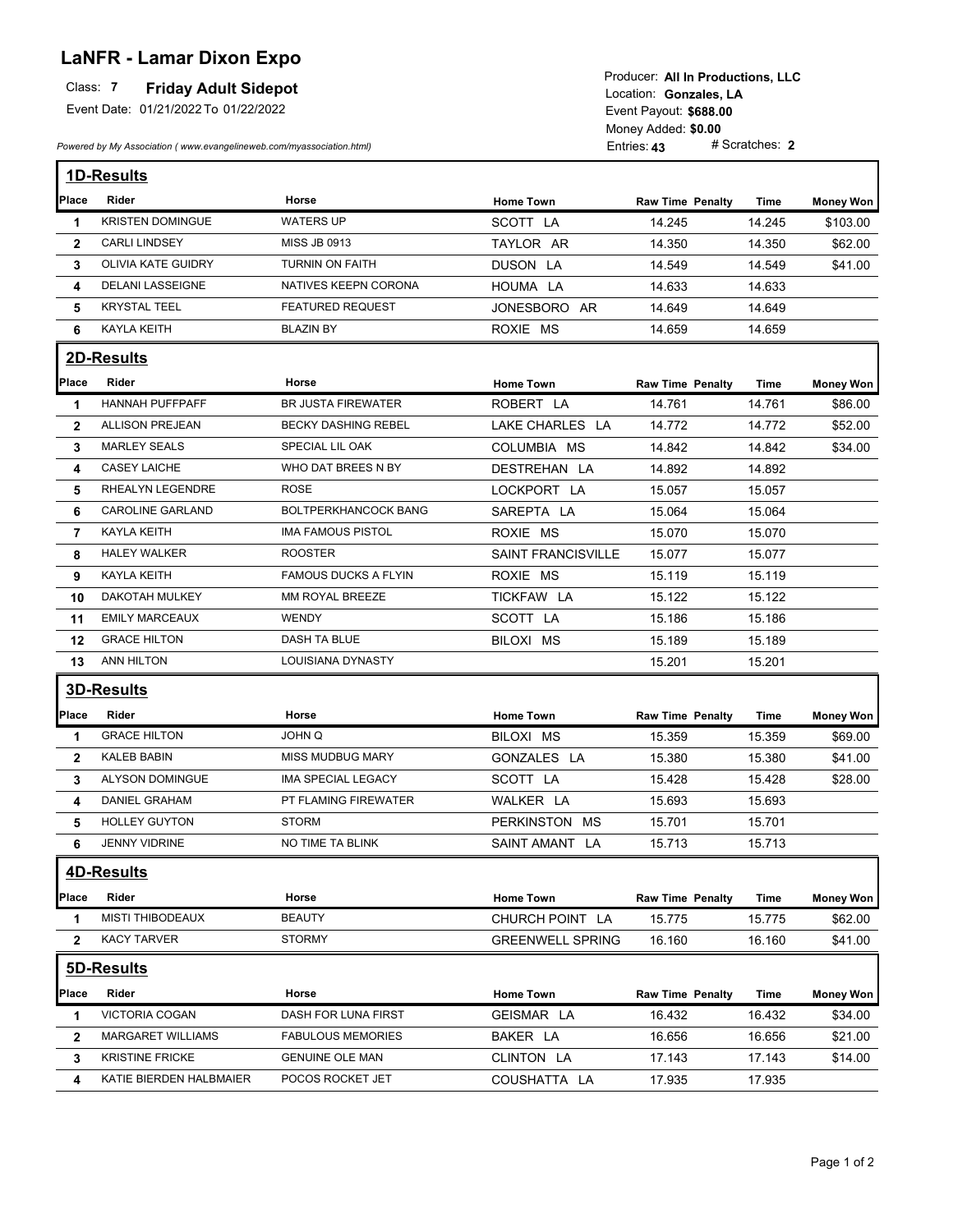|              | <b>No Time-Results</b>    |                       |                           |                         |    |             |                  |
|--------------|---------------------------|-----------------------|---------------------------|-------------------------|----|-------------|------------------|
| <b>Place</b> | Rider                     | Horse                 | <b>Home Town</b>          | <b>Raw Time Penalty</b> |    | <b>Time</b> | <b>Money Won</b> |
|              | <b>KRISTEN DOMINGUE</b>   | SHAO WAGON            | SCOTT LA                  | 15.089                  | 5  | 820.089     |                  |
|              | <b>MARIA MARCENARO</b>    | DA BAY                | COVINGTON LA              | 15.245                  | 5  | 820.245     |                  |
|              | <b>CASEY LAICHE</b>       | <b>DRAGON BY YAWL</b> | DESTREHAN<br>LA           | 15.627                  | 5  | 820.627     |                  |
|              | <b>CORRIE MARTINE</b>     | <b>LOUISIANA HEAT</b> | DARROW LA                 | 15.787                  | 5  | 820.787     |                  |
|              | <b>LAUREN MAYEUX</b>      | <b>LUCY</b>           | FOLSOM LA                 | 16.577                  | 5  | 821.577     |                  |
|              | <b>HUNTER FREEMAN</b>     | <b>BONITA BUGS</b>    | BEAUMONT TX               | 16.920                  | 5  | 821.920     |                  |
|              | CARLIE DODD               | SHEZA SWEET AWARD     | <b>MONTICELLO</b><br>AR.  | 17.784                  | 5  | 822.784     |                  |
|              | <b>OLIVIA CHENEVERT</b>   | CARAWAYS INSEXYSLANE  | <b>PLAUCHEVILLE</b><br>LA | 14.383                  | 10 | 824.383     |                  |
|              | <b>KARLA HEBERT</b>       | <b>PEAKY BLINDERS</b> | HOUMA LA                  | 16.010                  | 10 | 826.010     |                  |
|              | <b>OLIVIA KATE GUIDRY</b> | <b>TANK</b>           | DUSON LA                  | 21.194                  | 5  | 826.194     |                  |
|              | <b>Scratches</b>          |                       |                           |                         |    |             |                  |
|              | Contestant                | Horse                 | <b>Home Town</b>          |                         |    |             |                  |
|              | <b>ALLI MARTIN</b>        | <b>SHINES TOPSAIL</b> | SUNSET LA                 |                         |    |             |                  |
|              | <b>WES TUCKER</b>         | SHEZMYREMEDYTAFAME    | ZEPHYRHILLS FL            |                         |    |             |                  |